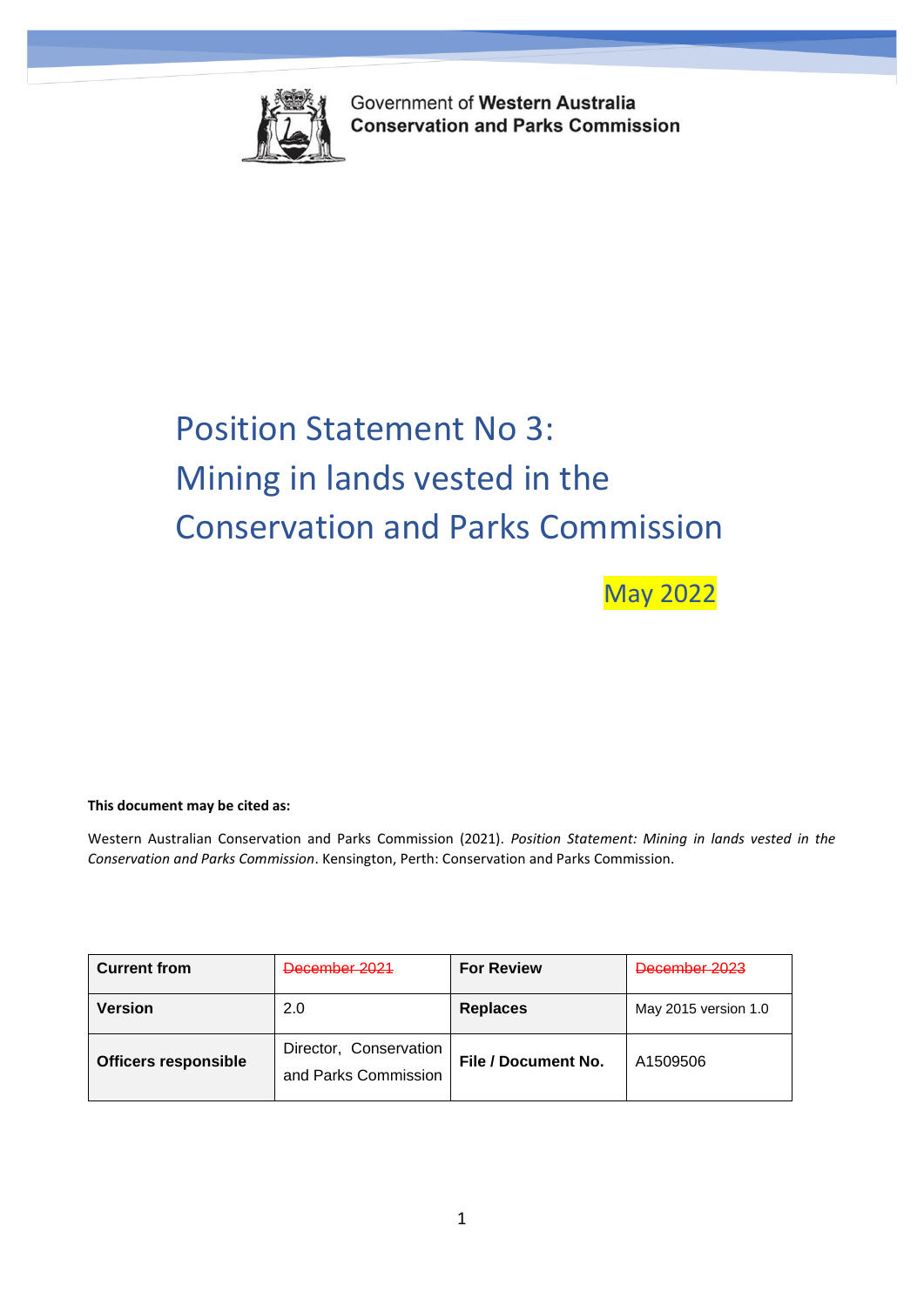## **The Commission's Position**

Noting the importance of Western Australia's conservation reserve system as a critical element in the framework for environmental protection in Western Australia, the Conservation and Parks Commission (Commission) is of the view that the protection of reserve values (including biological, heritage, cultural, and recreational) within the reserve system is the paramount consideration in the Government's consideration of mineral and petroleum resource exploration or development mining (and other types of resource extraction or development) within vested lands.

On that basis, the Commission holds a general expectation that mineral and petroleum exploration activities and development proposals may only be supported in cases where it can be demonstrated that the broader social and economic benefits of such activities to the community are substantial / outstanding and the proposed activities would not significantly compromise conservation of important reserve values or diminish the integrity of the reserve system overall.

Noting that resource development activities affecting reserves may develop incrementally over time and must be considered on a cumulative basis within in each reserve and across the reserve system overall, consideration of proposed activities by the Commission will generally need to take into account the following aspects:

- $\circ$  Aboriginal heritage surveys conducted with appropriate Traditional Owner groups are current;
- $\circ$  List of the current flora and fauna, threatened species or ecological communities;
- $\circ$  groundwater implications on environmental and cultural values are considered;
- o rehabilitation performance bonds should be considered; and
- o Environmental Management plans and compliance assessment plans to be developed.
- When proposals with significant residual impacts (after all measures to avoid and mitigate) are being considered through relevant processes, it may be preferred to recommend:
	- o that the land that will be affected be excised from the reserve system and exchanged for land containing comparable reserve values to achieve a net conservation benefit to the reserve system; or
	- $\circ$  that there is a requirement for proponents to offset significant residual impacts consistent with State policy, so that, where possible, approvals achieve a net conservation benefit to the reserve system.
- Recommend appropriate conditions and restrictions on mining proposals so as to appropriately avoid and mitigate detrimental impacts on the values within lands vested in the Commission.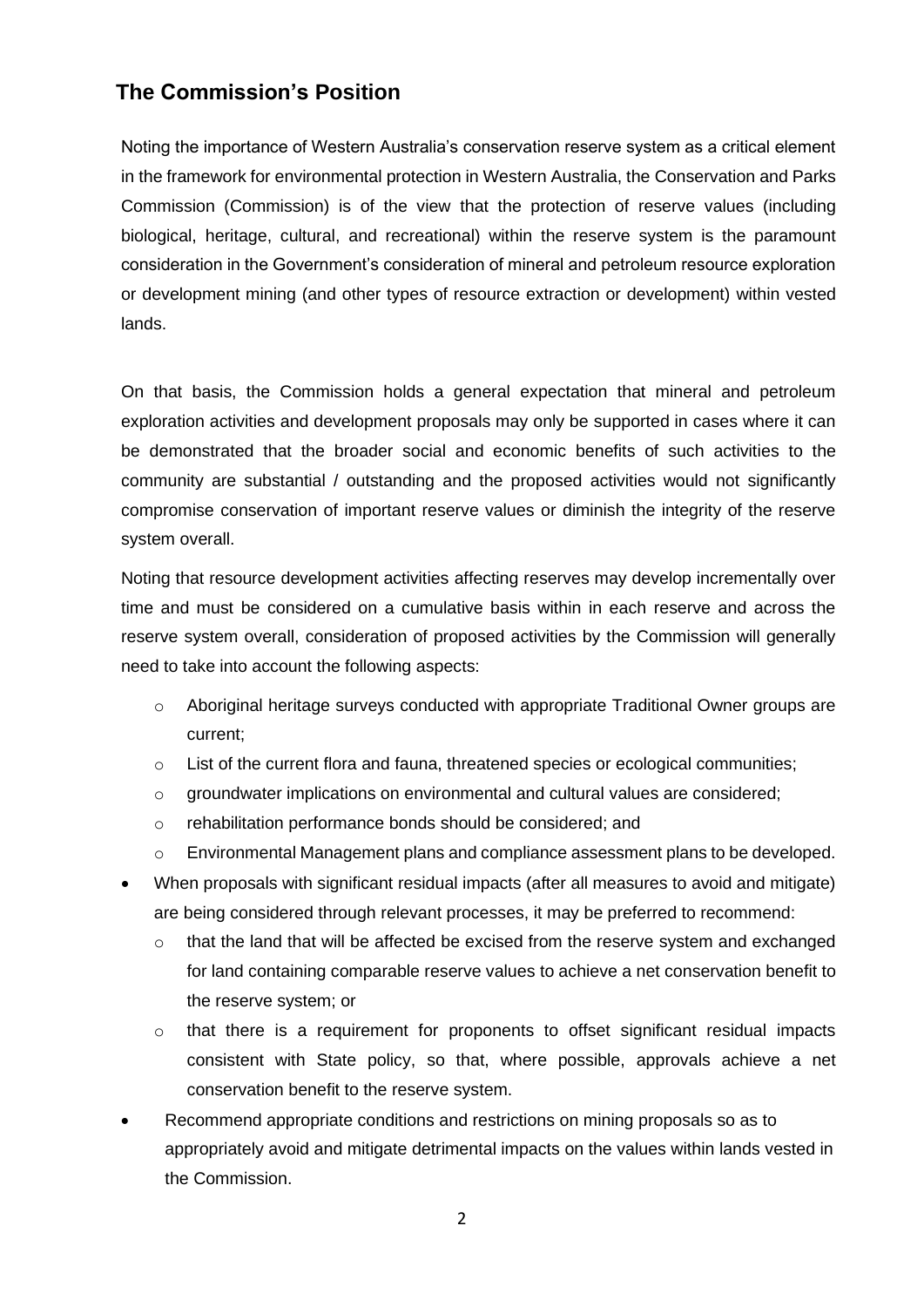## **Context and Background**

The definition of 'mining' under the *Mining Act 1978* (the Mining Act) includes fossicking, prospecting and exploring for minerals and mining operations.

The Mining Act also defines 'minerals' as naturally occurring substances obtained (or obtainable) from any land by mining operations (for example, iron ore, sand, gravel and rock). However, this definition does not include other substances covered by different legislation such as geothermal energy resources and other substances governed by the *Petroleum and Geothermal Energy Resources Act 1967* or the *Petroleum (Submerged Lands) Act 1982.*

Naturally occurring substances that are found on private land (e.g. limestone, rock or gravel, shale (other than oil shale), non-mineral sand and certain types of clay) are also excluded from this definition of 'minerals'.

## **Role of the Conservation and Parks Commission**

The Commission has the role of providing advice to the Minister for Environment on matters relating to land vested in it or under its care, control and management, and this may include advice on proposed mining. The Commission therefore plays an essential role in providing advice and recommendations for applications to mine or explore within vested lands and may provide recommendations on mining, including comment on conditions to ensure that environmental values are maintained.

The Mining Act sets forth requirements for ministerial and in some cases parliamentary consent for mining activities within different classes of land relating to conservation reserves under the *Conservation and Land Management Act 1984* (the CALM Act).

➢ *National Parks and certain Class A reserves*

Before providing consent for mining within a national park, class A nature reserve, and certain class A reserves (those located within the South-West Division of the State or in the local government district of Esperance or Ravensthorpe), the Minister for Mines and Petroleum shall first consult and obtain the concurrence of the responsible Minister (the Minister for Environment).

The grant of a mining lease or general-purpose lease within these classes of land also requires the consent of both Houses of Parliament.